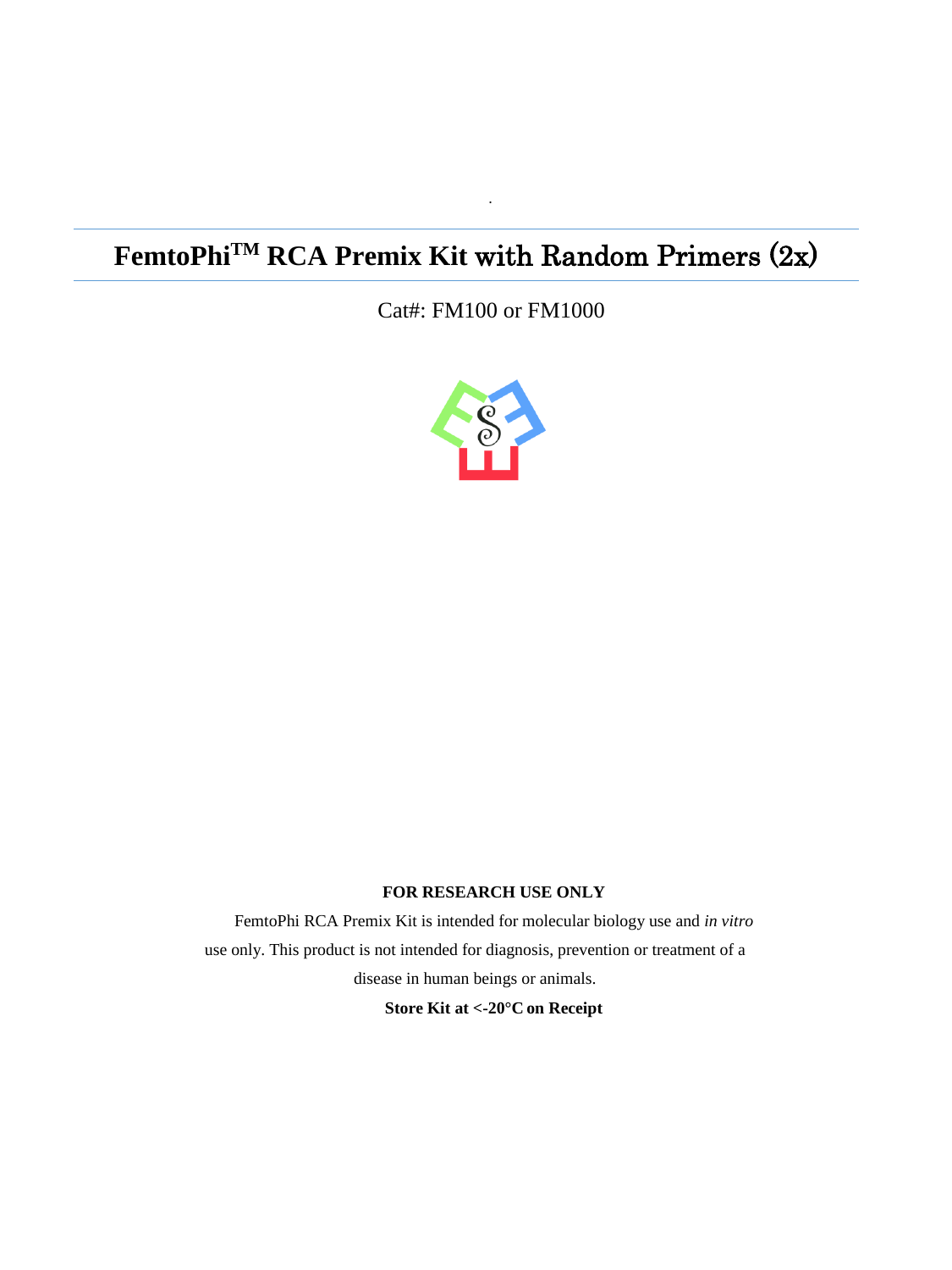

## **Description**

*FemtoPhi* RCA Premix Kit (Cat#: FM100) is a 2x version premix of FemtoPhi RCA kit, containing all components necessary for a successful and reliable **Rolling Circle Amplification (RCA)**, such as *FemtoPhi* DNA Polymerase, dNTPs, and random primers etc, except circular DNA template. This premixed formulation saves time and reduces contamination due to a reduced number of pipetting steps required for RCA set up. The premix is optimized for efficient and reproducible RCA, an equivalent of *FemtoPhi* DNA Amplification (RCA) Kit (Cat#: FP100). *FemtoPhi* RCA Premix Ki has capacity to detect 10 femtogram of plasmid or genomic DNA molecules in 10 microliter of reaction, which is almost 1000 fold sensitive over wild type Phi29 enzyme. Remarkably, the sensitivity of DNA detection using *FemtoPhi* is comparable to PCR or qPCR. Therefore, *FemtoPhi* would be an ideal enzyme to specifically amplify single cell genomic DNA and low concentration DNA from clinical or environmental samples.

## **Kit Components:**

| <b>Components</b>    | <b>100 Reactions</b><br>$(Cat\#: FM100)$ | <b>1000 Reaction</b><br>$(Cat\#: FM1000)$ | <b>Storage</b>   |
|----------------------|------------------------------------------|-------------------------------------------|------------------|
| <b>Sample Buffer</b> | $800 \mu l$                              | $10x800 \mu l$                            | $-20^{\circ}$ C  |
| 2x FemtoPhi Premix   | $500 \mu l$                              | $10x$ 500 $\mu$ l                         | $\langle -20$ °C |

## **Detailed Protocol**

*FemtoPhi* RCA Pre-mix Kit has capacity to detect as low as 10 femtogram of template DNA under optimal condition. 0.2~0.5 µl of saturated overnight culture or  $1/10$  to  $1/100$  of the colony (approximately  $10^2 \sim 10^4$  cells) would be enough for FemtoPhi RCA reaction. Please keep in mind that excess culture or colony will inhibit FemtoPhi RCA reaction! The protocol described below is a general protocol for amplifying circular DNA from various sources. Yields and kinetics may vary if crude or un-quantified samples are amplified. We recommend to consider a starting point for adapting your specific reaction. Procedures of *FemtoPhi* RCA reaction were outlined below.

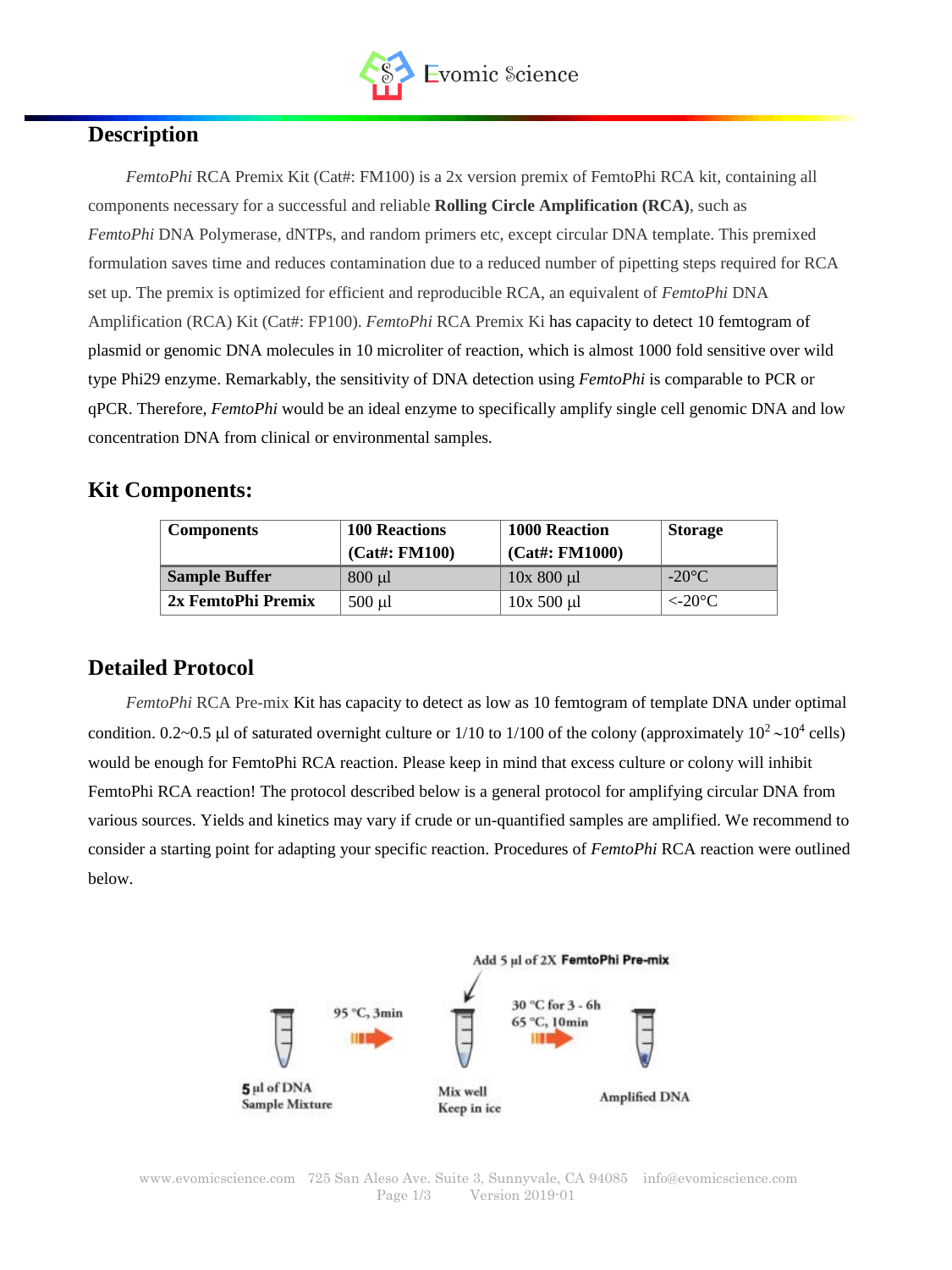

## **1. Preparation of Sample Mix:**

Sample Mix could be prepared, depending on material sources, as described below:

#### **1.1. Purified DNA or DNA ligation/assembly reactions:**

Transfer 4  $\mu$ l of Sample Buffer into a 0.2 ml PCR tube.

Add 1 µl of circular DNA ( $\geq 1$  pg/ $\mu$ l) to the above PCR tube.

Heat to 95 °C for 3 minutes and then quickly cool to 4°C.

Keep the samples on ice until use.

#### **1.2. Bacterial colonies:**

Transfer  $5 \mu$ l of Sample Buffer into a 0.2 ml PCR tube.

Pick 1/10 to 1/100 of the colony (approximately  $10^2 \sim 10^4$  cells) and add to the above PCR Tub.

Heat to 95 ˚C for 3 minutes and then quickly cool to 4˚C.

Keep the samples on ice until use.

#### **1.3. Liquid bacterial culture:**

Transfer 4.5~4.8 µl of Sample Buffer into a 0.2 ml PCR tube.

Add  $0.2~0.5$  µl of saturated overnight culture to the above PCR tube.

Heat to 95 ˚C for 3 minutes and then quickly cool to 4˚C.

Keep the samples on ice until use.

#### **1.4. Glycerol stock:**

Transfer 4.5~4.8 µl of Sample Buffer into a 0.2 ml PCR tube.

Add  $0.2~0.5$  µ of glycerol stock to the above PCR tube.

Heat to 95 °C for 3 minutes and then quickly cool to 4°C.

Keep the samples on ice until use.

*Note: Heating at higher temperature or longer time may increase the probability of nicking target DNA and releasing host genomic DNA into cell lysis to the reaction, where the host genomic DNA will compete with the desired template DNA during amplification.*

## **2. DNA Amplification:**

Add 5 µl of *FemtoPhi* pre-mix to the above PCR tube contains 5 µl of Sample Mix as showed below:

| <b>Component</b>              | <b>Volume/reaction</b> |  |
|-------------------------------|------------------------|--|
| Sample Mix with denatured DNA | $5 \mu$                |  |
| FemtoPhi Premix               | 5 ul                   |  |
| <b>Final Volume</b>           | $10 \mu$               |  |

Mix well and incubate at 30 °C for 3~24 hrs.

*Note: Actually, mixing any equal volume of sample mix and FemtoPhi Pre-mix will work fine.* 

**3. Inactivate FemtoPhi**: Incubating at 65 °C for 10 min, and then cool to 4 °C.

## **4. Perform Downstream Application**:

The amplified DNA can be directly used for the cycle sequencing reaction without purification;